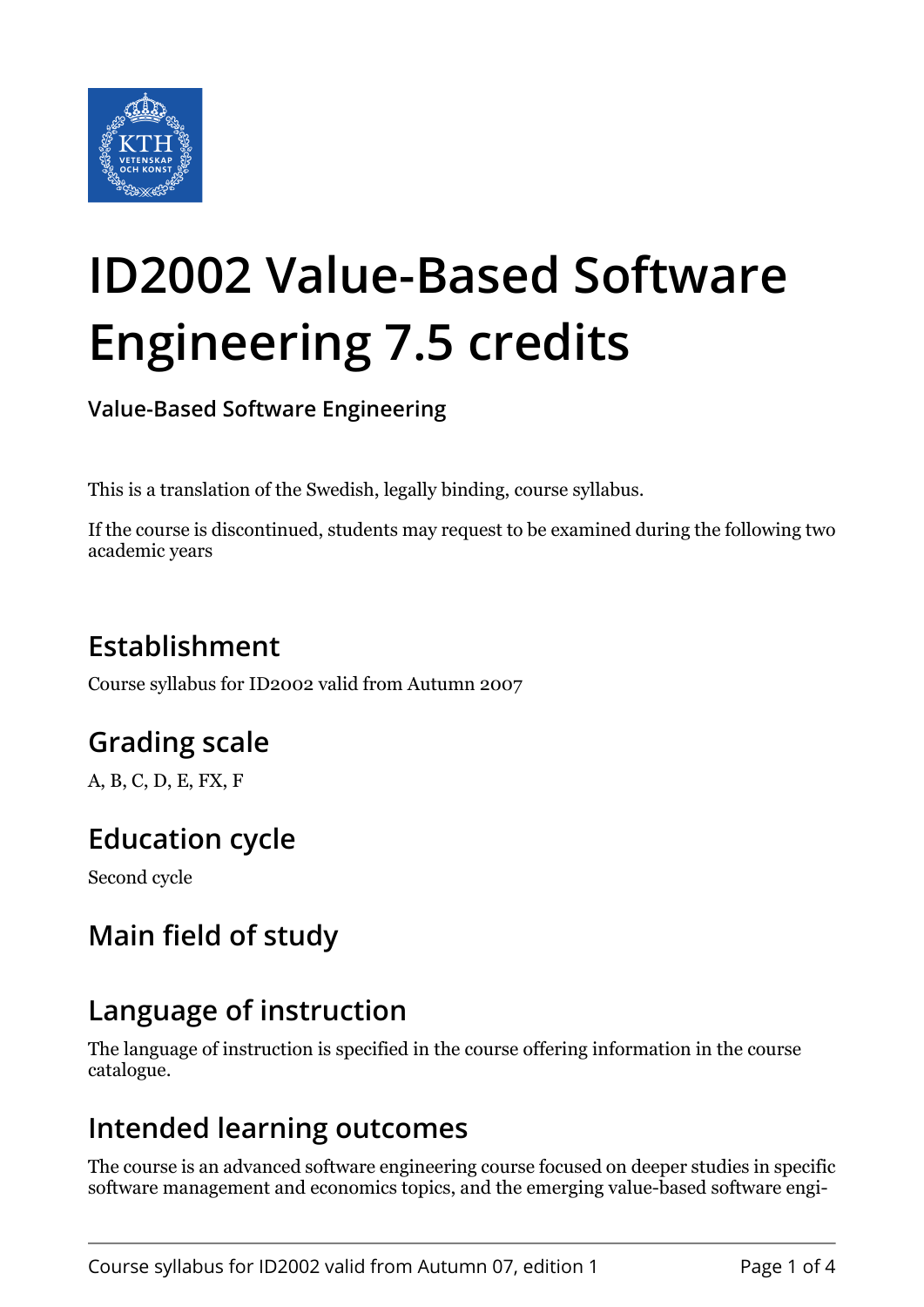neering paradigm. The learning objectives of the course are to enable the students to get knowledge about:

- Research and trends in value-based software engineering - Major value-based software engineering concepts and techniques and how they address current and emerging software engineering challenges, opportunities, and problem areas - Applying the concepts and techniques to representative case studies - Understanding how different types of models are integrated in modern software development - Fundamental principles of software management and economics - Analyzing performance/cost/schedule tradeoffs via modern software cost estimation tools and microeconomic techniques - Performing comparative analyses of modern software management and development methods; Balancing agility and discipline in software development- Applying decision analysis models and techniques in software engineering to support the value-based paradigm.

#### **Course contents**

- Value-based versus value-neutral software engineering

- Concurrent software and system engineering. Model-based architecting and software system engineering

- Value-based monitoring and control of software products and product lines
- Stakeholders value propositions and reconciliation
- Continuous risk and opportunity management
- Cost-benefit and business case analyses of software products and product lines

- Comparative analyses of modern software management and development methods. Balancing agility and discipline: risk-based methodology and process

- Software cost modeling and estimation techniques: past, present, and future.
- Performance models, cost-effectiveness models, software production functions, decision criteria
- Net value, present value, figures of merit

- System reliability and availability, mathematical optimization techniques, software analysis, copying with unreconciliable goals

- Risk, uncertainty, and the value of information.

#### **Specific prerequisites**

Basic knowledge in software engineering

#### **Course literature**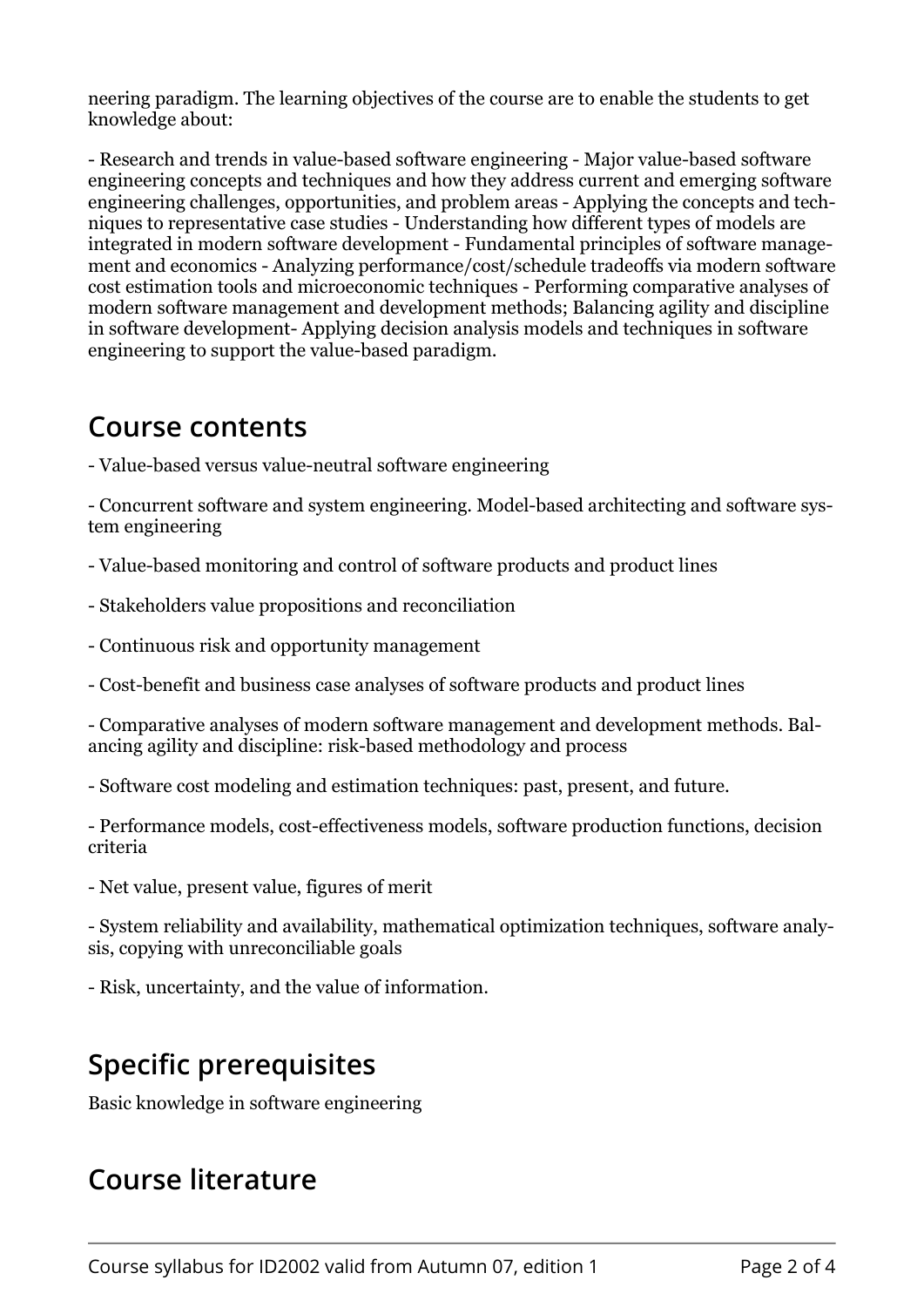Value-Based Software Engineering, S.Biffl,A.Aurum,B.Boehm,H.Erdogmus,P.Grunbacher (Eds.)

Upplaga: Förlag: Springer-Verlag År: 2006

ISBN: 3-540-25993-7

Övrig litteratur

Required reading

A.J. Stoica: Value-Based Software Engineering (Compendium)

Recommended reading

S. Biffl, A.Aurum, B.Boehm, H. Erdogmus, P. Grunbacher: Value-Based

Software Engineering, Springer Verlag, 2006

B. Boehm and R. Turner: Balancing Agility and Discipline in Software

Development, Addison Wesley, 2003

J. Highsmith: Agile Software Development Ecosystems, Addison Wesley, 2003

D. Ahern, A.Clouse, and R. Turner: CMMI Distilled, Addison Wesley, 2001

D. Reifer: Business Case Analysis, Addison Wesley, 2001

B. Boehm et al.: Software Cost Estimation with COCOMO II, Prentice Hall, 2000

J.Thorp and DMR: The Information Paradox, McGraw Hill, 1998

B. Boehm: Software Engineering Economics, Prentice Hall, 1981

#### **Examination**

- PRO1 Assignment, 4.5 credits, grading scale: P, F
- TEN1 Examination, 3.0 credits, grading scale: A, B, C, D, E, FX, F

Based on recommendation from KTH's coordinator for disabilities, the examiner will decide how to adapt an examination for students with documented disability.

The examiner may apply another examination format when re-examining individual students.

#### **Other requirements for final grade**

Written examination (TEN1; 2p). ). Group assignments/project (PRO1; 3p).

# **Ethical approach**